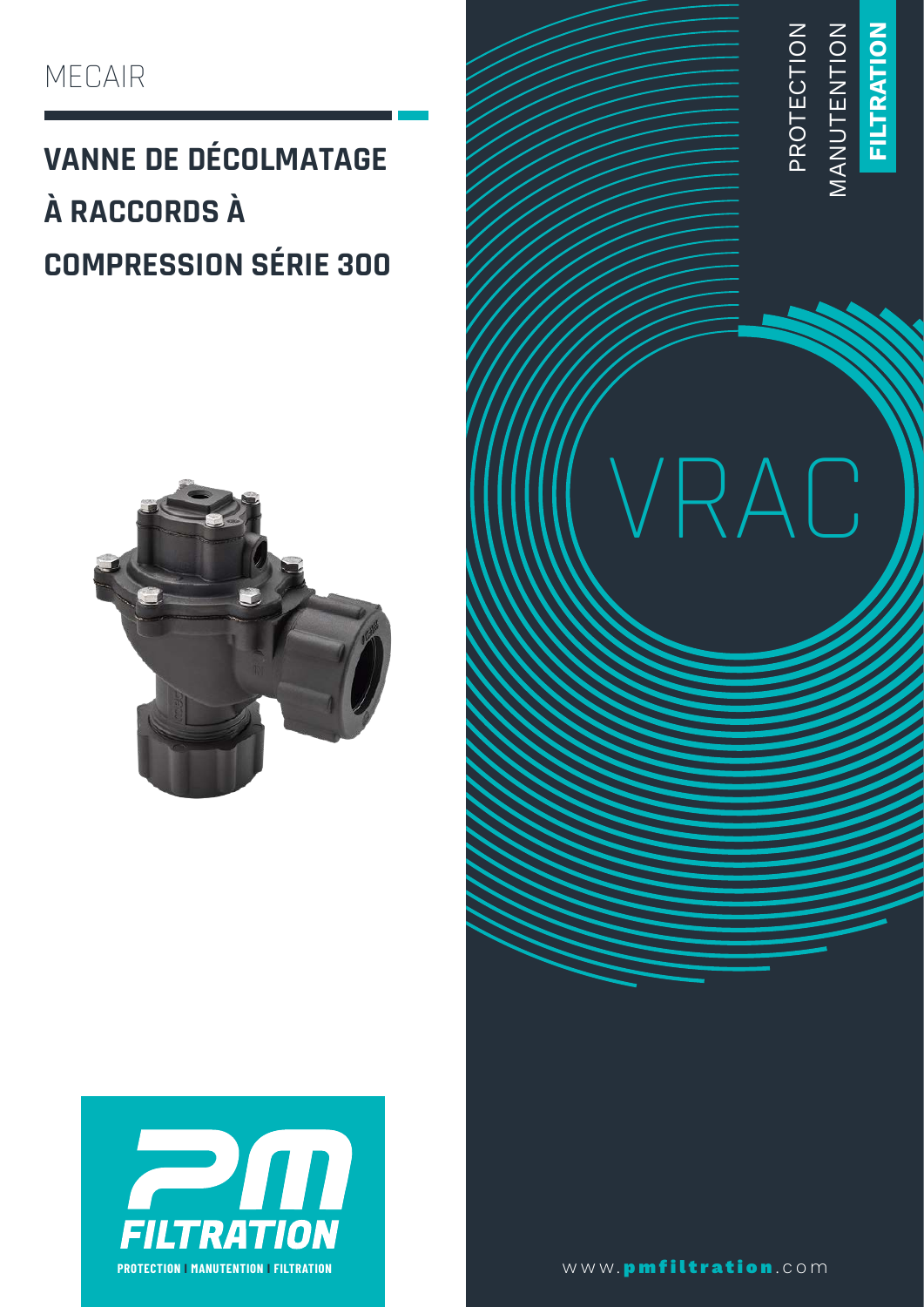# **MECAIR DRESSER NUT VALVES 300 SERIES**



#### **DESCRIPTION**

The 300 SERIES is a range of diaphragm valves suitable for dust collector applications, in particular for reverse pulse jet filter cleaning of filter bags, cartridges, envelope filters, ceramic filters and sintered metal fibre filters. The 300 Series valve has the inlet port at 90° to the outlet port. These valves allow a very quick connection, by fitting directly to unthreaded pipes. These valves are available in three models: ¾″, 1″, 1½″. The 1½″ model is available in single and double diaphragm versions. The valves are constructed in diecast aluminium and have an anodised protection treatment which protects them from corrosive and environmental agents. Bolts and screws are in stainless steel.

The 300 Series is available in the following versions:

- VNP, with integrated solenoid pilot
- VEM, with remote pneumatic connection.

*Important: The installation of these valves should only be for pneumatic connection and not for mechanical fixing. We suggest that the pipe should butt up to the internal lip of the valve.* 

Upon request: Integral pilot valves with ATEX Certification: • ATEX II 3 D (94/9/CE); for the above approved model the correct code to use is VEM+PV 24 V/DCX (solenoid coil is 24 V-DC/18 W and DIN connector in conformity to the ATEX Directive 94/9/CE) (PLG11-ATEX). Remote pilot valves meet the requirements of: • ATEX II 2 GD when mounted with PXA Pilot or CXD Enclosure (94/9/CE).

| <b>GENERAL CHARACTERISTICS</b> |                                                                     |  |  |  |  |  |
|--------------------------------|---------------------------------------------------------------------|--|--|--|--|--|
| Fluids                         | Filtered air and oil free                                           |  |  |  |  |  |
| Diaphragm                      | Standard<br>Nitrile: -20°C/+80°C<br>Optional<br>Viton: -30°C/+200°C |  |  |  |  |  |
| Pressure range                 | From 0.5 to 7.5 bar                                                 |  |  |  |  |  |

| <b>CONSTRUCTION FEATURES - VALVE</b> |                              |
|--------------------------------------|------------------------------|
| Cover                                | Diecast aluminium (anodised) |
| Body                                 | Diecast aluminium (anodised) |
| Pilot base                           | Brass (chromed)              |
| Pilot                                | Stainless steel              |
| Diaphragm                            | <b>NBR</b>                   |
| Bolts and screws                     | Stainless steel              |
| Diaphragm backing disk               | Stainless steel              |
| Diaphragm spring                     | Stainless steel              |

| Coil insulation            | Class H                                                                                                                                                                                                                                                                                                                             |
|----------------------------|-------------------------------------------------------------------------------------------------------------------------------------------------------------------------------------------------------------------------------------------------------------------------------------------------------------------------------------|
| DIN socket connector       | Pq9 connection (cable entry)                                                                                                                                                                                                                                                                                                        |
| DIN socket standard        | EN175301 - 803 (previously DIN 43650A) / A/ISO 4400                                                                                                                                                                                                                                                                                 |
| DIN socket optional        | 94/9/CE ATEX II 3GD T6                                                                                                                                                                                                                                                                                                              |
| Isolation class DIN socket | VDE 0110 - 1/89                                                                                                                                                                                                                                                                                                                     |
| DIN socket protection      | IP65 FN60529                                                                                                                                                                                                                                                                                                                        |
| Voltage range              | 12 V DC (supply +10% max.) 18 W<br>24 V DC (supply +10% max.) 18 W<br>48 V DC (supply +10% max.) 18 W<br>110 V DC (supply +10% max.) 18 W<br>24 V 50/60 Hz (supply +10% max.) 38/31 VA<br>48 V 50/60 Hz (supply +10% max.) 41/32 VA<br>115 V 50/60 Hz (supply +10% max.) 63/53 VA<br>220/240 V 50/60 Hz (supply +10% max.) 46/37 VA |

#### Ambient temperature −20°C/+60°C

| <b>TYPE</b>   | <b>PORT</b><br>SIZE <sub>0</sub> | No.<br>DIAPH. | <b>PRESSURE RANGE (BAR)</b> |      | <b>WEIGHT</b> | <b>COIL</b>    | <b>KV</b> | CV   |
|---------------|----------------------------------|---------------|-----------------------------|------|---------------|----------------|-----------|------|
|               |                                  |               | min.                        | max. | kg            |                |           |      |
| <b>VNP306</b> | 3/4''                            | 1             | 0.5                         | 7.5  | 0.9           | <b>YES</b>     | 10        | 11.6 |
| <b>VNP308</b> | 1''                              | 1             | 0.5                         | 7.5  | 1.2           | <b>YFS</b>     | 21        | 74.4 |
| <b>VNP312</b> | 11/2''                           | $\mathbf{1}$  | 0.5                         | 7.5  | 2.2           | <b>YFS</b>     | 37        | 43.0 |
| <b>VNP314</b> | $1\frac{1}{2}$                   | $\mathcal{P}$ | 0.5                         | 7.5  | 2.3           | <b>YFS</b>     | 47        | 54.6 |
| <b>VEM306</b> | 3/4''                            | 1             | 0.5                         | 7.5  | 0.6           | N <sub>0</sub> | 10        | 11.6 |
| <b>VFM308</b> | 1''                              | 1             | 0.6                         | 7.5  | 0.9           | N0             | 21        | 24.4 |
| VFM312*       | 11/2''                           | 1             | 0.5                         | 7.5  | 1.9           | N <sub>0</sub> | 37        | 43.0 |
| <b>VFM314</b> | 11/2''                           | $\mathcal{P}$ | 0.6                         | 7.5  | $\mathcal{P}$ | N0             | 47        | 54.6 |

### **HOW TO ORDER**

**Part Number Code:**

### **VEM/VNP 3 06 110/50**

| Valve |                       |
|-------|-----------------------|
| N     | VNP - with integral p |



"300 Series"

**3**

| Voltage and frequency required           |  |  |  |  |  |  |
|------------------------------------------|--|--|--|--|--|--|
| <b>Valve connection diameter</b>         |  |  |  |  |  |  |
| • $\bigcap_{k=1}^{n} A_k = 3/2^n$        |  |  |  |  |  |  |
| • $\Omega = 1''$                         |  |  |  |  |  |  |
| • $12 = 1\frac{1}{2}$ (single diaphragm) |  |  |  |  |  |  |

•  $14 = 1\frac{1}{2}$  (double diaphragm)

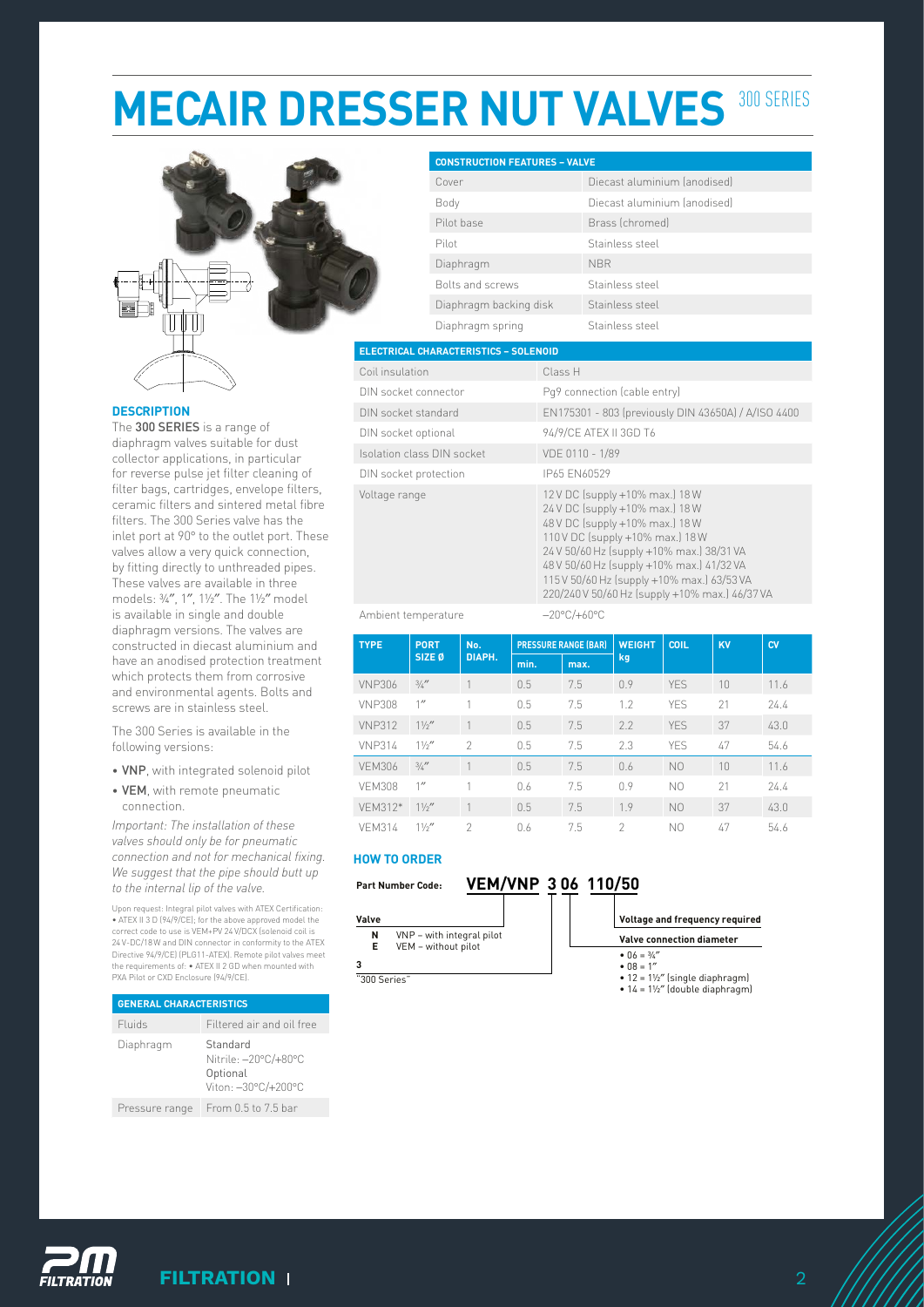## **MECAIR DRESSER NUT VALVES 300 SERIES**

### **DIMENSIONS**



| <b>MODEL</b>   | ØA             | B   | c   | D  | Е   | F   | <b>WEIGHT</b><br>kg | <b>MODEL</b>   | E   | ØL            | <b>WEIGHT</b><br>KG | (BAR)         | <b>PRESSURE RANGE</b> | No.<br>DIAPH. |
|----------------|----------------|-----|-----|----|-----|-----|---------------------|----------------|-----|---------------|---------------------|---------------|-----------------------|---------------|
|                |                |     |     |    |     |     |                     |                |     |               |                     | min.          | max.                  |               |
| <b>VNP 306</b> | 3/4''          | 77  | 108 | 67 | 167 | 60  | 0.90                | <b>VEM 306</b> | 107 | $\frac{1}{4}$ | 0.60                | 0.5           | 7.5                   |               |
| <b>VNP 308</b> | 1''            | 90  | 128 | 80 | 183 | 74  | 1.20                | <b>VFM 308</b> | 123 | $\frac{1}{4}$ | 0.90                | $0.5^{\circ}$ | 7.5                   |               |
| <b>VNP 312</b> | $1\frac{1}{2}$ | 114 | 176 | 99 | 220 | 135 | 2.20                | <b>VEM 312</b> | 160 | 1/a''         | .90                 | 0.5           | 7.5                   |               |
| <b>VNP 314</b> | 11/2''         |     | 76  | 99 | 252 | 135 | 2.30                | <b>VFM 314</b> | 192 | $\frac{1}{4}$ |                     | 0.5           | 7.5                   | $\gamma$      |

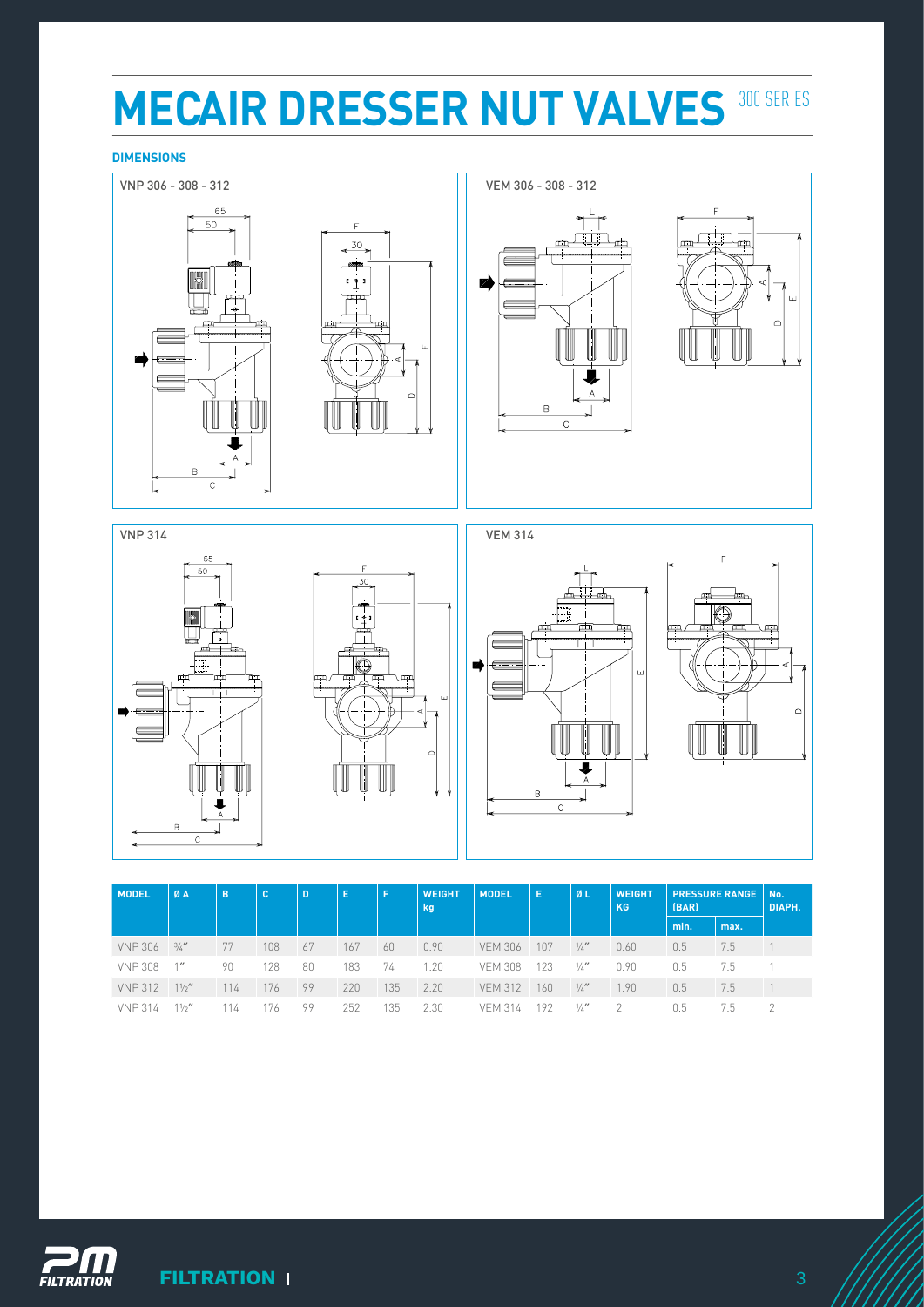## **MECAIR DRESSER NUT VALVES 300 SERIES**

### **SPARE PARTS**



#### **STANDARD VERSION**

|          | <b>POS</b> | <b>DESCRIPTION.</b>                              | <b>CODE</b>                              |
|----------|------------|--------------------------------------------------|------------------------------------------|
| Standard |            | a) Solenoid (*)                                  | a) KIT SB4 - / $(*)$                     |
|          |            | b) Pilot group complete with<br>base and ferrule | b) KIT CP1/4                             |
|          |            |                                                  | c) DIN connector<br>PG9FN175301-803 IP65 |



### **OPTIONAL VERSION**

|          | <b>POS</b> | <b>DESCRIPTION</b>                                   | <b>CODE</b>        |
|----------|------------|------------------------------------------------------|--------------------|
| Optional |            | a) Solenoid (*)                                      | a) KIT SB4 -24/DCX |
|          |            | b) Pilot group complete with<br>hase and ferrule     | b) KIT CP1/4       |
|          |            | c) DIN connector (3GD IP65 T6)   c) KIT PLG11 - ATEX |                    |

(\*) Specify Voltage and Frequency

(\*) Specify voltage and frequency.

Version in conformity to European Directive 94/9/CE ATEX (cod. KIT PV-24/DCX)

| <b>POS</b>    | <b>DESCRIPTION</b>                                              | <b>CODE</b>                 |                           |                                |                                |  |  |
|---------------|-----------------------------------------------------------------|-----------------------------|---------------------------|--------------------------------|--------------------------------|--|--|
|               |                                                                 | VEM/VNP306                  | VEM/VNP308                | VEM/VNP312                     | VEM/VNP314                     |  |  |
|               | Pilot group complete with solenoid (*)<br>and DIN connector     | KIT $PV - 0.1$<br>$[$ * $]$ | KIT $PV - 0.1$<br>$[ * ]$ | KIT PV - $\ldots$<br>$[$ * $]$ | KIT PV - $\ldots$<br>$[$ * $]$ |  |  |
| $a+b+4$       | Pilot group complete with solenoid (*),<br>top cover and screws | KIT PVM06 - $1.1$           | KIT PVM08 - /<br>$[*]$    | KIT PVM12 - $\ldots$<br>$(*)$  | $KIT$ PVM06 - $M.$<br>$[ * ]$  |  |  |
| $\mathcal{P}$ | Valve body                                                      | KIT M100203                 | KIT M100206               | KIT M100213                    | KIT M100213                    |  |  |
|               | Intermediate cover (double diaphragm)                           |                             |                           |                                | KIT M310098                    |  |  |
| 4             | Top cover                                                       | KIT M110082                 | KIT M110086               | KIT M110092                    | KIT M110082                    |  |  |
| 5             | Diaphragm                                                       | KIT DB 16/G                 | KIT DB 18/G               | <b>KIT DB 112/G</b>            |                                |  |  |
| 5             | Viton Diaphragm                                                 | KIT DB 16V/S                | KIT DB 18V/S              | KIT DB 112V/S                  |                                |  |  |
| 5+6+Spring    | Diaphragm (main and secondary)                                  |                             |                           |                                | <b>KIT DB 114/C</b>            |  |  |
| 5+6+Spring    | Viton Diaphragm (main and secondary)                            |                             |                           |                                | KIT DB 114V                    |  |  |
| 8             | Dresser nut                                                     | KIT M150022                 | KIT M150024               | KIT M150026                    | KIT M150026                    |  |  |
| 9             | Dress nut insert                                                | KIT M620013                 | KIT M620014               | KIT M620015                    | KIT M620015                    |  |  |
| 10            | Conic seal for dresser nut                                      | KIT M330202                 | KIT M330203               | KIT M330204                    | KIT M330204                    |  |  |

(\*) Specify voltage and frequency.